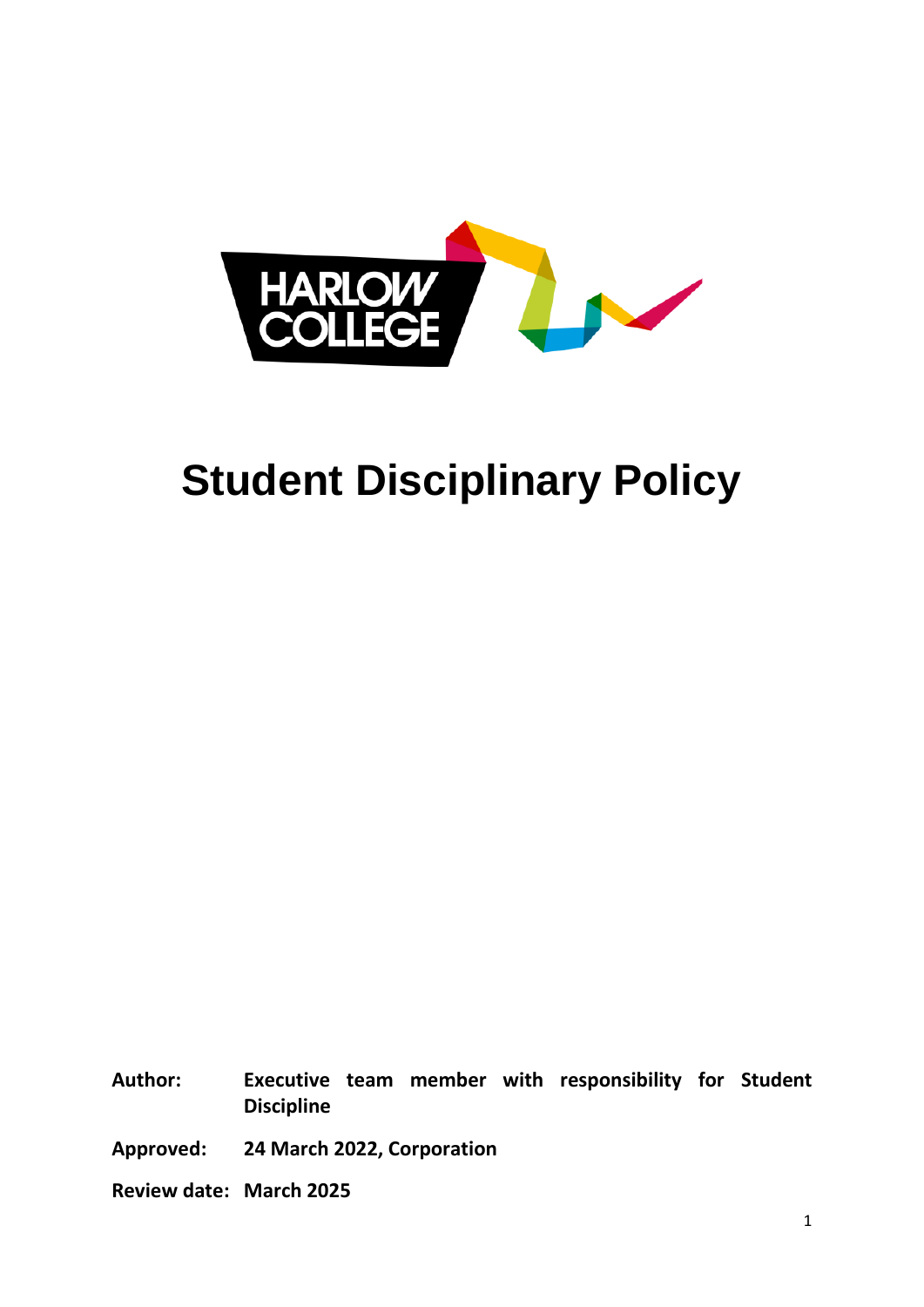## **1. Policy Statement**

Harlow College aims to provide an environment where there are no barriers to student success and progression. If a student's behaviour prevents others from feeling safe, secure, respected and able to learn effectively then this may result in disciplinary action. The purpose of this policy is to ensure that all instances of student misconduct are dealt with fairly and consistently and provide a clear procedure to guide both staff and students.

## **2. Scope of Policy**

- 2.1 This policy applies to all enrolled students and covers misconduct alleged to have occurred on the College premises or other activity carried out as part of the student's course. This includes work related activities, College educational visits and the use of ICT including e-safety behaviour which may occur on or off College premises.
- 2.2 School students (aged 13-16) who attend College are expected to follow the College's disciplinary policy but misconduct will usually be dealt with by their school. Where young students attend solely at the College, misconduct will be dealt with by the College.
- 2.3 Apprentices are required to follow the College's Code of Conduct and disciplinary procedures and the College will inform the sponsoring employer.
- 2.4 Parents/carers of students aged under 18 at the start of their course will be informed of disciplinary matters. Once a student becomes 18 they may request that parents are not informed.
- 2.5 The parents/carers of students with learning difficulties and disabilities in receipt of an EHCP or high needs funding or other vulnerable adults will always be informed of action taken against the student under the College's disciplinary policy. Students with English as their second language will be offered appropriate support with disciplinary procedures.
- 2.6 There may be instances where the Disciplinary Policy is used in conjunction with the Health, Welfare and Fitness to Study Policy as information becomes known through a formal disciplinary investigation.

## **3. Levels of outcome in the disciplinary procedure**

- 3.1 The College seeks to teach and instil appropriate behaviours in students to support them in their future lives and careers. The different levels of disciplinary outcome enable many issues to be dealt with at an early stage, providing support, setting targets and implementing strategies to overcome any difficulties.
	- Level 1 Informal (verbal) Warning
	- Level 2 Written Warning
	- Level 3 Final Written Warning
	- Level 4 Exclusion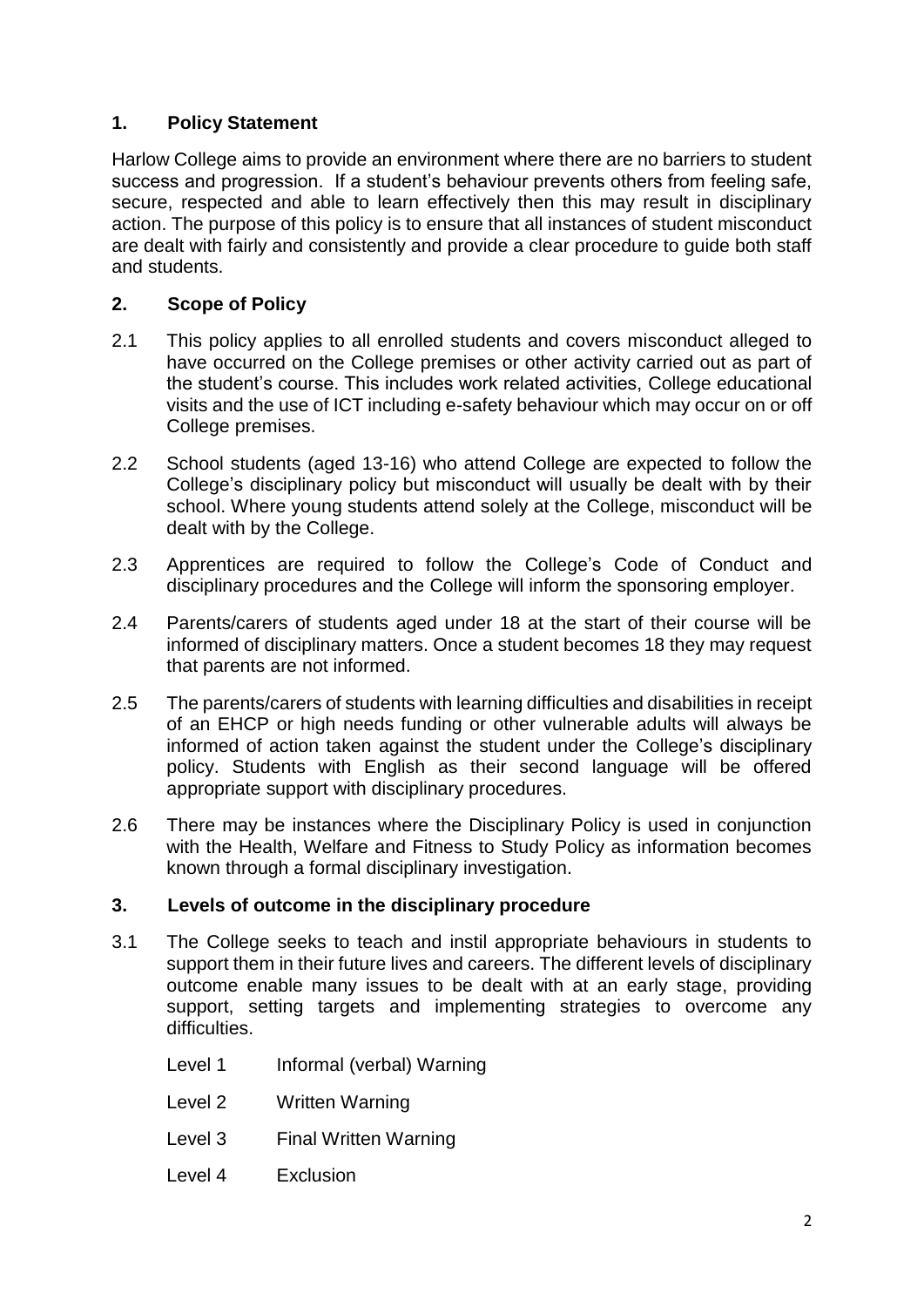- 3.2 Most Minor Misconduct behaviours (described in section 4a) will be dealt with under level 1 and level 2; however serious acts of Gross Misconduct or repeated acts of Minor Misconduct may go directly to Level 3 or Level 4.
- **4. Examples of behaviour likely to cause disciplinary action, please note this is not an exhaustive list.** Table 1 sets out the procedures to be taken in each situation.

#### **a. Minor Misconduct**

- Poor attendance and/or punctuality without an acceptable explanation
- Behaviour which is disruptive to staff and/or students
- Rudeness, inconsiderate behaviour
- Failure to follow a staff members' reasonable instruction
- Failure to show identification on request (e.g. wearing the College lanyard or other form of identification)
- Misuse of College IT equipment and inappropriate use of IT and social media
- Smoking outside of designated smoking areas, including the use of e-cigarettes

## **b. Gross Misconduct**

- Cheating and plagiarism copying from other students, from the internet or other sources and presenting as own work
- Abuse or harassment as defined in the College's equality and diversity and safeguarding policies - including online abuse or harassment to other students or staff
- Serious disruptive or offensive behaviour
- Behaviour likely to cause accident or injury to themselves or others
- Inappropriate use of the internet and online or phone communications including accessing or transmitting material which is considered by the College to be obscene, abusive, sexist, racist, defamatory or in any other way likely to cause offence
- Inappropriate behaviour resulting from the use of recreational drugs or alcohol or the possession of them
- Promotion or selling of drugs
- Carrying an offensive weapon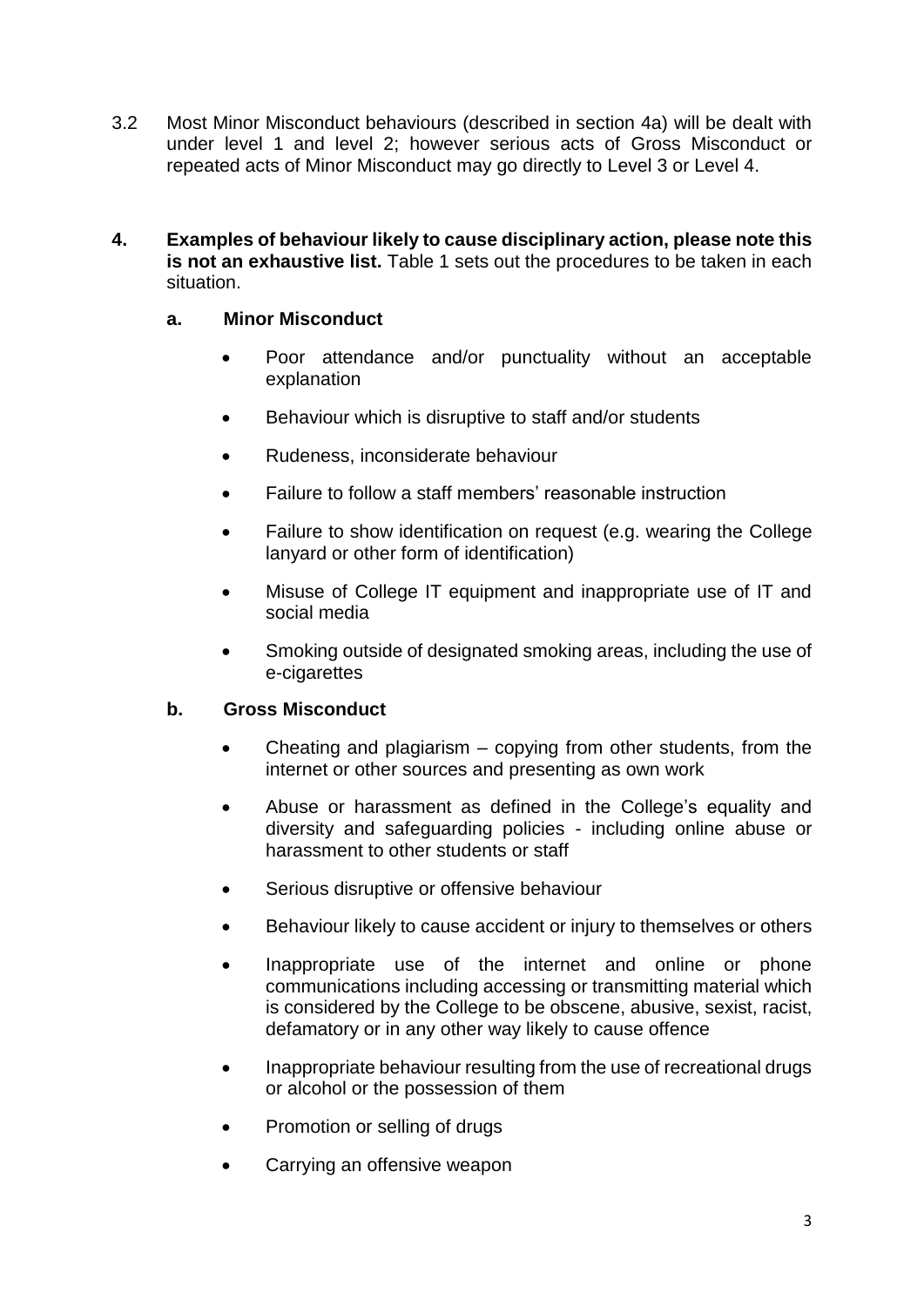- Theft or fraud
- Criminal activity
- Persistent minor misconduct
- Bringing the College into disrepute

## **c. Repeated Low Level Misdemeanours**

Managers should seek advice for patterns of repeated low level misdemeanours and whether this now constitutes a higher level process.

## **d. Criminal activity**

The College reserves the right to report potentially criminal activity to the Police and/or to advise potential victims of such activity of their right to do so. If the incident is of a potentially serious nature the College may choose to suspend the student and may defer carrying out disciplinary action until any criminal proceedings are concluded. In these circumstances a risk assessment will be undertaken to ensure that any risk to other students or the College are minimised. If the Police Investigation is anticipated as taking a protracted length of time then the College reserve the right to complete their own investigation following this Policy.

## **4. Support for students during the disciplinary process**

- 5.1 Staff are required to act impartially and ensure that students fully understand why they have been subject to the disciplinary process. Students must be given a chance to put their case and be told what will happen next.
- 5.2 Disciplinary action at levels 1 -3 will require an Action Plan for improvement to be drawn up which sets out clear targets and this will be recorded on College systems. The student can expect to be supported by their tutors or assessors and by their manager to address any underlying problems and be referred for additional/external support as appropriate.
- 5.3 Where the student is issued with a Final Written Warning the student must sign and agree an Action Plan. This will be closely monitored by the Head of Academy to ensure any conditions of the warning are met. Failure to comply with this will escalate the procedure and may result in the student's exclusion (Level 4) and may lead to them not being allowed to continue at the College in the following year.
- 5.4 Staff from the Safeguarding Team and other Student Services staff are available to support students through the disciplinary process, on request, and can refer students to other agencies for support. This is in addition to support from the student's Learner Mentor and other Tutors.
- 5.5 Where a student has a learning difficulty or disability and has a formally agreed support plan then the College will ensure that the student's needs are taken into consideration. This may result in reasonable adjustments to the disciplinary process but will not automatically remove the need for disciplinary action.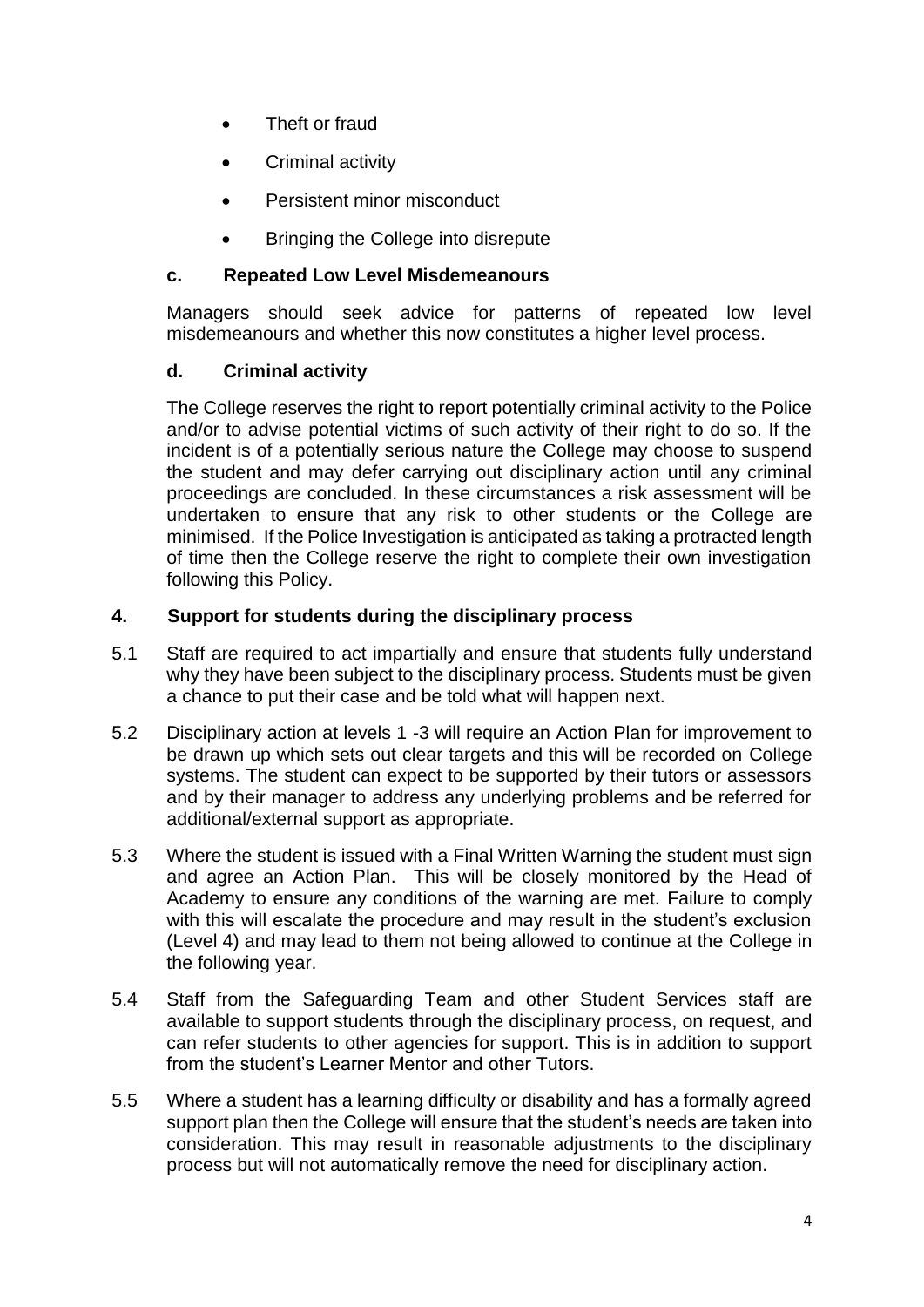- 5.6 We are keen for parents/carer to be involved in the disciplinary process for a student and they will be informed of any action taken at Level 2, 3 or 4. Parents/carers will routinely be invited to any meetings at Level 3 or 4 unless the student is over 18, does not have an EHCP or high needs funding and has requested that the College does not communicate with them. Students of all ages may ask to bring an alternative appropriate adult - such as a support worker - with them instead of their parent or carer.
- 5.7 The exception to contacting a parent/carer will be where the College is aware of a safeguarding matter and where there are strong indications that it would not be in the student's best interest to involve the parent/carer. This decision will be approved by the Designated Safeguarding Manager or in their absence, a Safeguarding Manager.

## **5. Suspension**

- 6.1 Suspension is considered a neutral act and may be made to protect the interests of the student, of other students or of staff. Suspensions can only be made by a member of the Principalship or by a member of executive acting on their instructions. Students (and their parent/carer/employer) will be informed of their suspension by letter or email. Students who are suspended are expected to continue their studies by accessing their work online, continuing to submit work and to respond to teacher feedback. Suspended students are not allowed onto College premises except by appointment with a staff member. This could be for meetings, to sit an exam or to receive one to one support.
- 6.2 Following a suspension an Investigating Officer (IO) will be appointed and will produce a report into the allegation(s). This report will make a recommendation as to whether a disciplinary panel should be called or not.
- 6.3 If the recommendation is to have a Panel convene to discuss the allegation(s) then the suspended student will be written to and invited to attend. It is usual that they will receive this invitation 5 days before the date of the Panel Hearing, although this may be waived if it is convenient for all parties and therefore have the Panel convene sooner. The student may be accompanied by one parent, carer or friend. If the student has Additional Learning Needs, they may also be accompanied by their LSP, should they indicate that this is something they would like to happen.
- 6.4 Suspensions are reviewed every two weeks to ensure that they do not last longer than necessary. Where the police are involved the College will be proactive in seeking information from them as to the progress and outcome of any investigation. The police may advise the College on the risk posed by a student returning to College but any final decisions remain with the College. It should be noted that whilst a criminal allegation may be dropped, the College may still take disciplinary action based on the level of misconduct.

## **6. Disciplinary Procedures and Sanctions**

The way a disciplinary matter is managed will depend on the severity of the issue e.g. minor or gross misconduct incident and the potential disciplinary outcome e.g. Level 1-2 or Level 3-4. Table 1 below sets out the normal procedures to be taken in each situation. Managers should seek advice from members of the executive if they are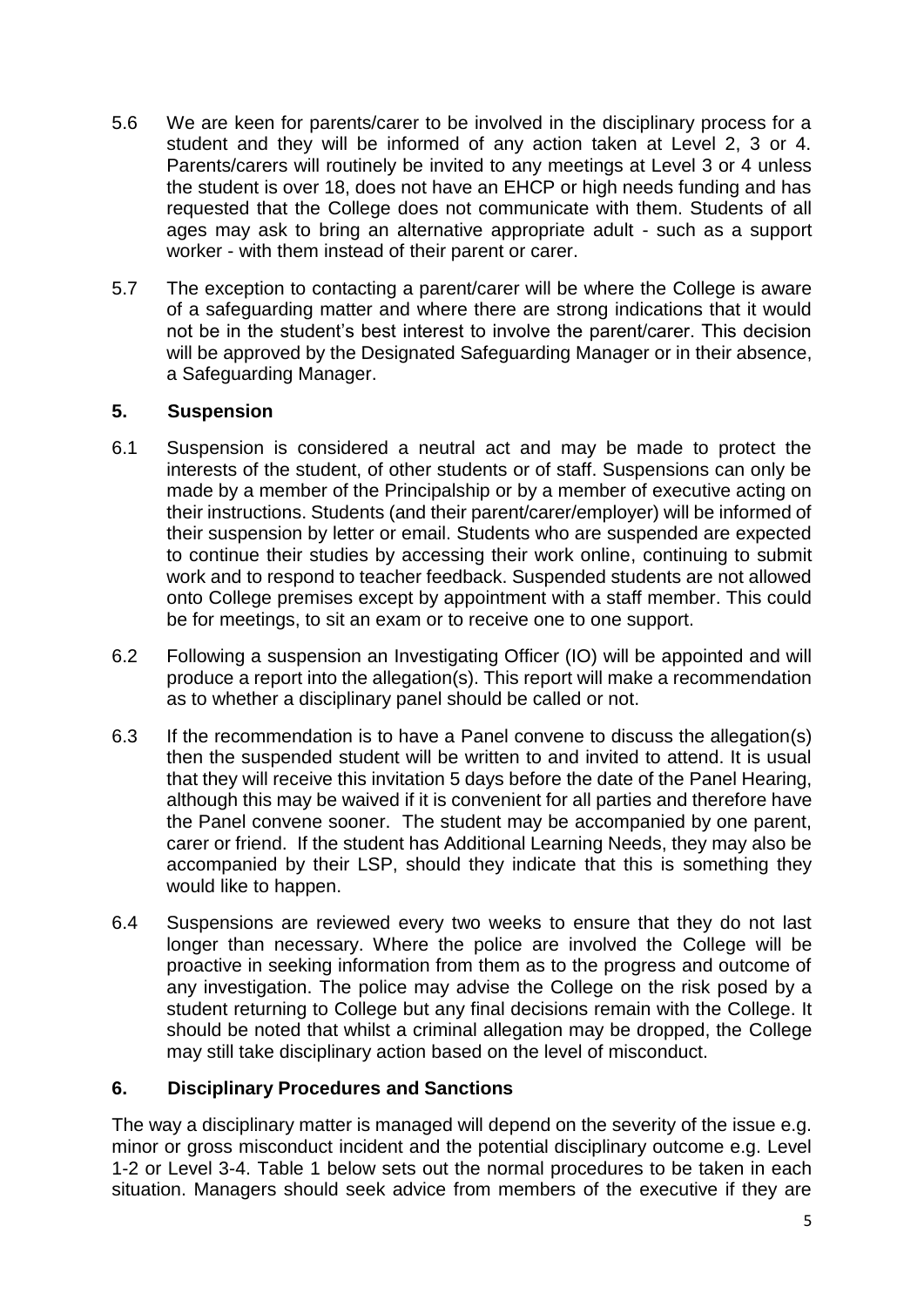unsure of the appropriate action to take. They should also seek advice for patterns of repeated low level misdemeanours and whether this now constitutes a higher level process.

Table 1 outlines the normal disciplinary sanctions and actions available to the College, these include, but is not exhaustive:

- No further action
- Suspension (normally a neutral act see 6.1)
- Warning and Action Plan
- Final Warning and Action Plan
- Fixed Term exclusion (time period to be fixed by the panel)
- Permanent Exclusion

Please note, that where the panel considers appropriate, the appellant can be referred to the "Health, Welfare and Fitness to Study Policy",

#### **7. Reasonable Adjustments for students with learning difficulties and disabilities**

- 8.1 In applying the student disciplinary policy and process; staff need to be aware of the need to make appropriate reasonable adjustments in the application of the policy and process.
- 8.2 Reasonable adjustments to the process may include agreeing that a parent/carer or other appropriate adult should be invited to any behaviour meeting with an appropriate adjustment to the timing of that meeting if required.
- 8.3 Any other specific requests for reasonable adjustments can be raised by a learner and their parent/carer at the start of their time at College and will be considered as part of their support package.

## **9. APPEALS**

- 9.1 A student may Appeal the outcome of a Disciplinary Hearing, in writing and addressed to the Principal within 10 working days of the date of notification of the Hearing decision. The letter of Appeal must state the grounds for appeal and meet one or more of the criteria identified in section 9.2 (sufficient grounds).
- 9.2 An appeal may be made on one or more of the following grounds:
	- there is new additional evidence which was not reasonably available at the time of the original Hearing;
	- there is mitigation for the sanction imposed that was not reasonably available at the time of the original Hearing
	- proper procedures were not followed
	- the decision is unreasonable and/or the sanction disproportionate.
- 9.3 Upon receipt of a request for an appeal the Principal will consider the request and determine whether there are sufficient grounds for an appeal. If the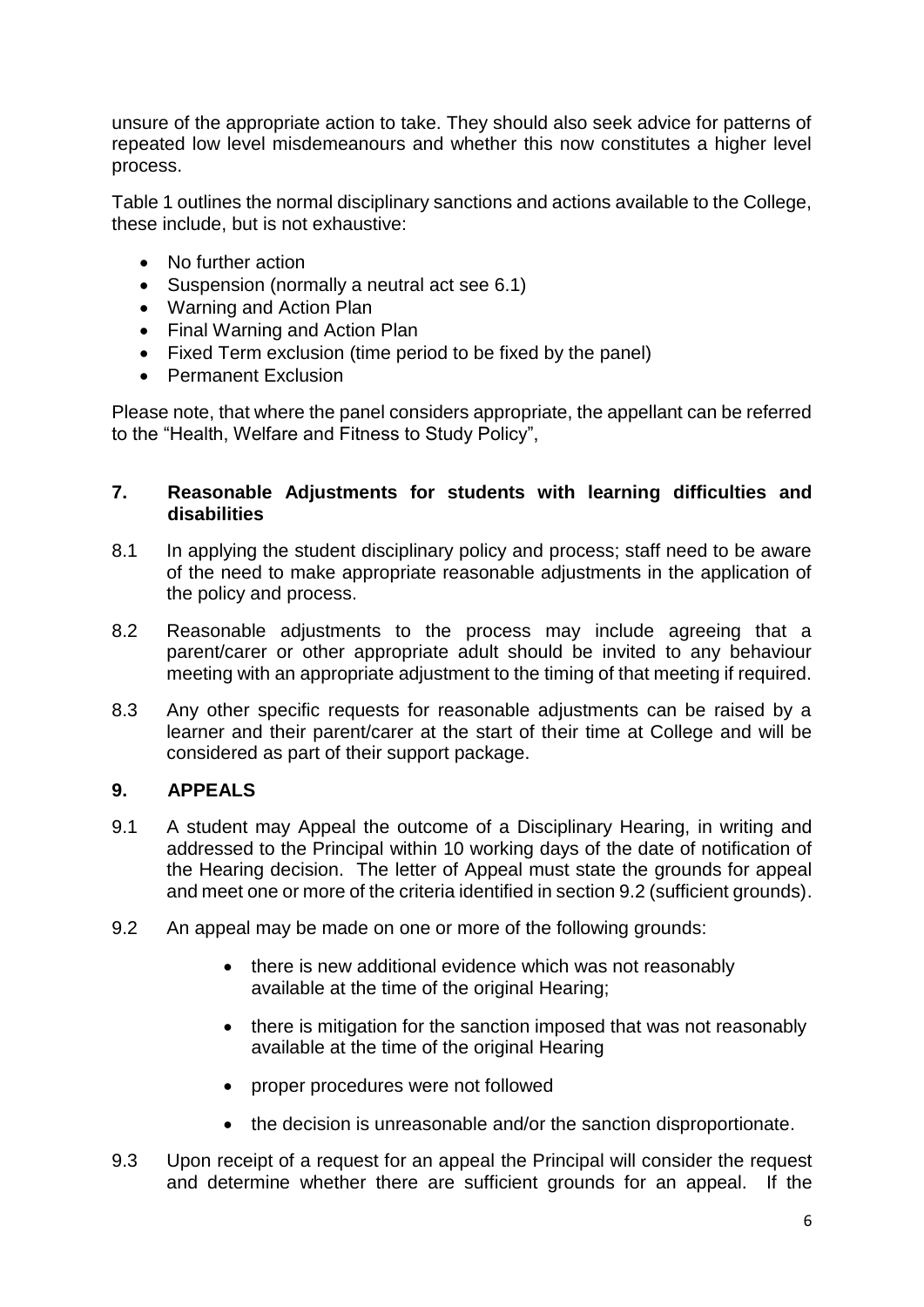Principal determines that there are no sufficient grounds stated, the Principal will write to inform the student of this within 10 working days of the date of receipt by the College of the request for appeal. If the Principal determines that there are sufficient grounds for an appeal, the Principal will refer the matter to a member of the Principalship, not already involved in the case, to deal with the appeal. This may include inviting the student to submit further written representations in support of their appeal.

- 9.4 In all cases, a Principalship member will act as the Disciplinary Appeal Hearer. S/he will determine the format of the appeal, which could be a Disciplinary Appeal Hearing, a meeting with the appellant or a review of the case. Another member of the College staff will also be present to take notes of the Appeal Hearing, meeting or review.
- 9.5 Where a Disciplinary Appeal Hearing is called, the student will be normally be invited to attend the Hearing within 10 working days of the date of receipt of his/her appeal request by the College and will normally be given 5 working days' notice of the date, time and place of the Disciplinary Appeal Hearing. At the Disciplinary Appeal Hearing, s/he or his/her representative will be entitled to make oral representations to the Disciplinary Appeal Hearer.
- 9.6 If either the student and/or any person accompanying and/or representing him/her is unable to attend, the student must inform the Disciplinary Appeal Hearer of this immediately so that the College may consider whether an alternative date and time should be arranged for the Hearing. Where the student and/or his/her representative does not, without good reason, attend the Disciplinary Appeal Hearing (or fails to attend on two or more occasions), the Disciplinary Appeal Chair may at his/her discretion determine that the Disciplinary Appeal Hearing may nonetheless proceed and a decision may be made in the absence of the student and/or his/her representative.
- 9.7 Any party calling witnesses at the Disciplinary Appeal Hearing must give written notice of so doing to the other party (including the name of each witness and the capacity in which they will be called) at least 5 working days in advance of the date of the Disciplinary Appeal Hearing.
- 9.8 Following the Disciplinary Appeal Hearing, the Disciplinary Appeal Hearer will determine the appeal and may make one or more of the following decisions:
	- to uphold the original decision/sanctions
	- that the appeal be dismissed in whole or in part
	- impose a lesser or alternative disciplinary sanction as is available
	- refer the matter back to the original Disciplinary Panel to determine the matter again
	- refer the matter to a new Disciplinary Panel to determine the matter afresh
	- convene a rehearing at the appeal stage, with the Principal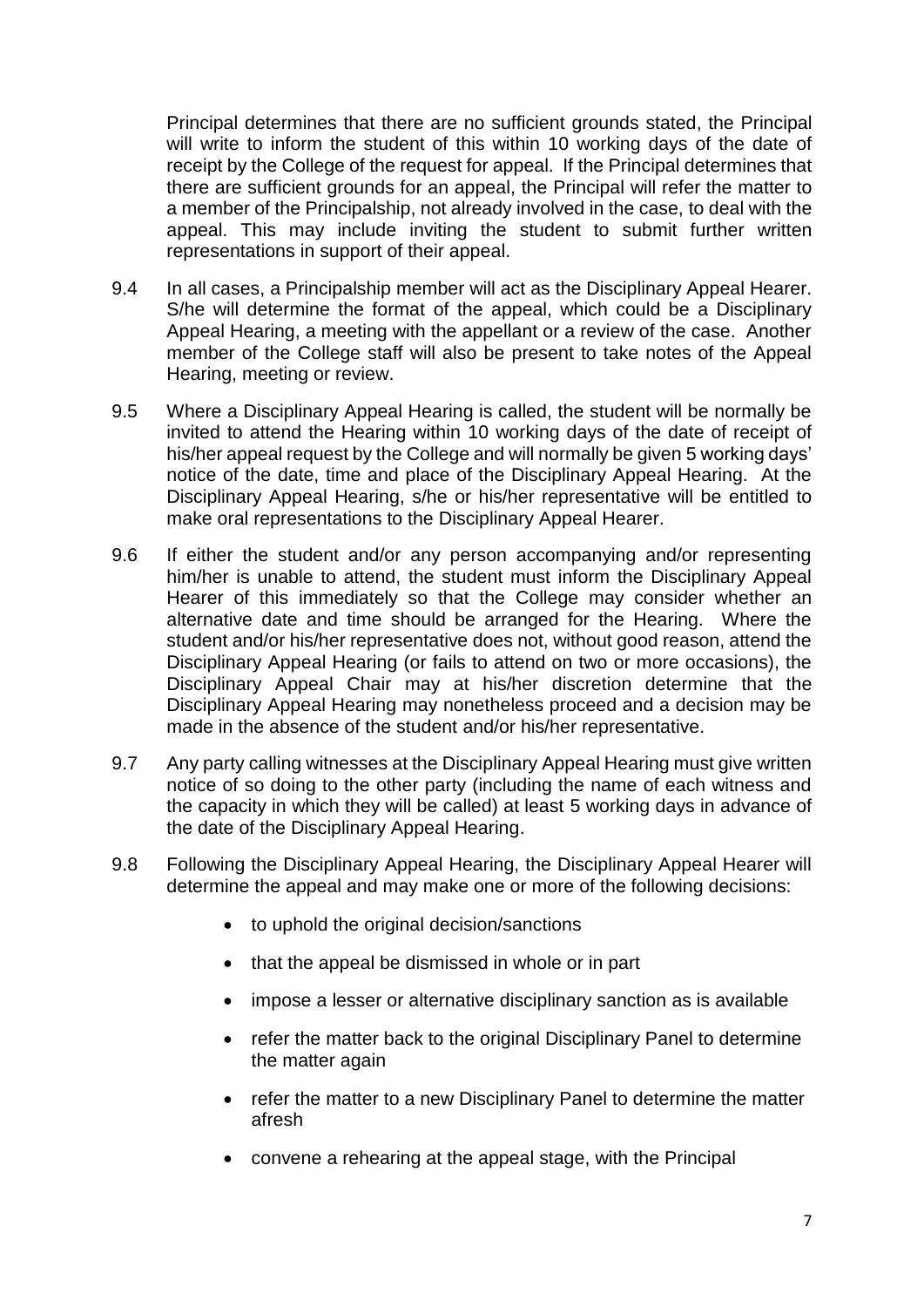- 9.9 The decision of the Disciplinary Appeal Hearer (together with reasons) will be communicated in writing to the student normally within 10 working days of the date of the Disciplinary Appeal Hearing and recorded on the student's file.
- 9.10 The decision of the Disciplinary Appeal Hearer is final and there is no further right of appeal to the College. The appellant will be provided with details of the ESFA or OfS should they wish to take further action.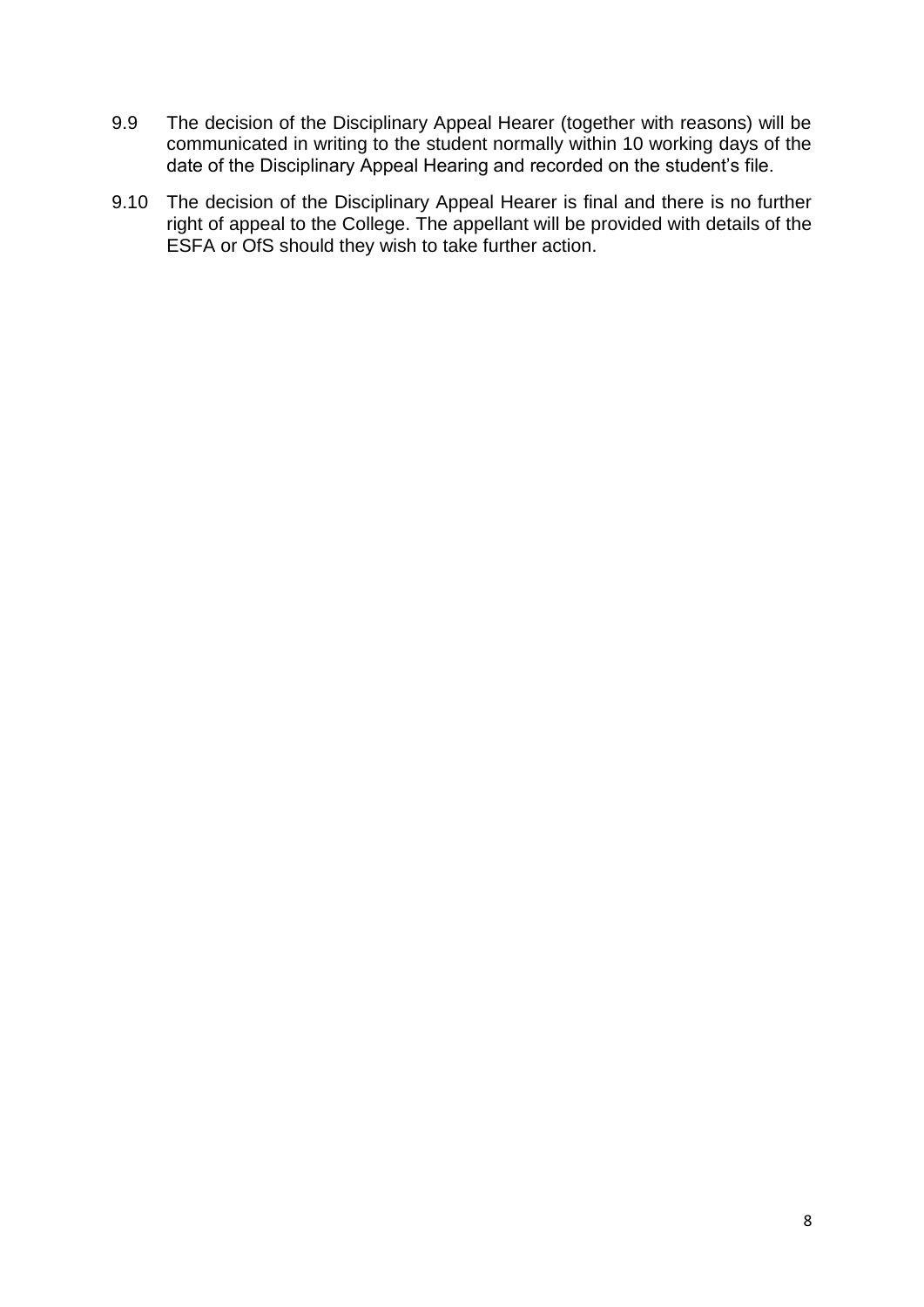| Table 1                                                                                                                                          | <b>Nature of</b><br>action                                                                                                  | <b>Actioned by staff</b><br>member      | <b>Process</b>                                                                                                                                                                                                                                                                                                                                                              | Involvement of<br>Parent/carer                                                                                                                                                                                    | Record                                                                         | <b>Completion of action plan</b>                                                                                                                                                                                                                                                                                                                                                                                                                                                                                                                                                                                                                                      |
|--------------------------------------------------------------------------------------------------------------------------------------------------|-----------------------------------------------------------------------------------------------------------------------------|-----------------------------------------|-----------------------------------------------------------------------------------------------------------------------------------------------------------------------------------------------------------------------------------------------------------------------------------------------------------------------------------------------------------------------------|-------------------------------------------------------------------------------------------------------------------------------------------------------------------------------------------------------------------|--------------------------------------------------------------------------------|-----------------------------------------------------------------------------------------------------------------------------------------------------------------------------------------------------------------------------------------------------------------------------------------------------------------------------------------------------------------------------------------------------------------------------------------------------------------------------------------------------------------------------------------------------------------------------------------------------------------------------------------------------------------------|
| Minor<br><b>Misconduct</b>                                                                                                                       | Level 1 -<br>Warning                                                                                                        | Any staff member                        | Verbal warning                                                                                                                                                                                                                                                                                                                                                              | Not required<br>but may be<br>appropriate                                                                                                                                                                         | Promonitor (or<br>paper record for<br>those unable to<br>access<br>Promonitor) | <b>Student and Learner Mentor</b>                                                                                                                                                                                                                                                                                                                                                                                                                                                                                                                                                                                                                                     |
|                                                                                                                                                  | Level 2 -<br>Written<br>warning                                                                                             | Assistant<br>Academy<br>Manager (AAM)   | Meeting with student, tutor or assessor<br>and AAM                                                                                                                                                                                                                                                                                                                          | Parent/carer<br>informed                                                                                                                                                                                          | Promonitor and<br>written letter                                               | Student must agree and sign agreed<br>conditions, outcomes and timescale.                                                                                                                                                                                                                                                                                                                                                                                                                                                                                                                                                                                             |
| <b>Gross</b><br>misconduct<br>investigated but<br>subsequently<br>de-escalated to<br>minor<br>misconduct.<br>(for a small<br>number of<br>cases) | Level 2 -<br>Written<br>warning                                                                                             | Assistant<br>Academy<br>Manager (AAM)   | 1.<br>Investigation normally by Head of<br>Academy (HoA) who collects<br>statements, other evidence and<br>prepares a report with<br>recommendations.<br>2.<br>Evidence and report checked<br>normally by the HoA's line manager.<br>Recommendation to issue a Level 2<br>3.<br>sanction is then presented to the VP<br>for consideration to go ahead<br>without a hearing. | Parent/carer<br>informed                                                                                                                                                                                          | Promonitor and<br>written letter                                               | Student must agree and sign an Action Plan<br>with agreed conditions, outcomes and<br>timescales.                                                                                                                                                                                                                                                                                                                                                                                                                                                                                                                                                                     |
| <b>Gross</b><br><b>Misconduct</b>                                                                                                                | Level $3 -$<br><b>Final Written</b><br>Warning<br>Level $4-$<br>Permanent<br>Exclusion or<br><b>Fixed Term</b><br>Exclusion | Member of<br>Executive<br>Principalship | Investigation normally by Head of<br>1.<br>Academy (HoA) who collects<br>statements, other evidence and<br>prepares a report with<br>recommendations.<br>Evidence and report checked<br>2.<br>normally by the HoA's line manager.<br>Hearing arranged & chaired by<br>3.<br>member of Executive, supported by<br>one other manager                                          | Parent/carer<br>will be invited to<br>the meeting or<br>employer for an<br>apprentice.<br>They will be<br>sent the report<br>and any<br>appropriate<br>evidence<br>(subject to<br>appropriate<br>confidentiality) | Promonitor and<br>written outcome.                                             | The student/apprentice will be invited to the<br>hearing and invited to bring a family<br>member/carer/employer with them.<br>They will be sent the report and any<br>appropriate evidence (subject to appropriate<br>confidentiality).<br>The student will be informed of the outcome in<br>writing within 5 working days. The outcome<br>will usually be;<br>No case to answer<br>$\bullet$<br>a Written Warning or Final Written<br>Warning<br>Fixed Term Exclusion from the College<br>(usually) for a fixed time period<br><b>Permanent Exclusion</b><br>$\bullet$<br>Continuation of suspension due to new<br>allegations or other extenuating<br>circumstances |